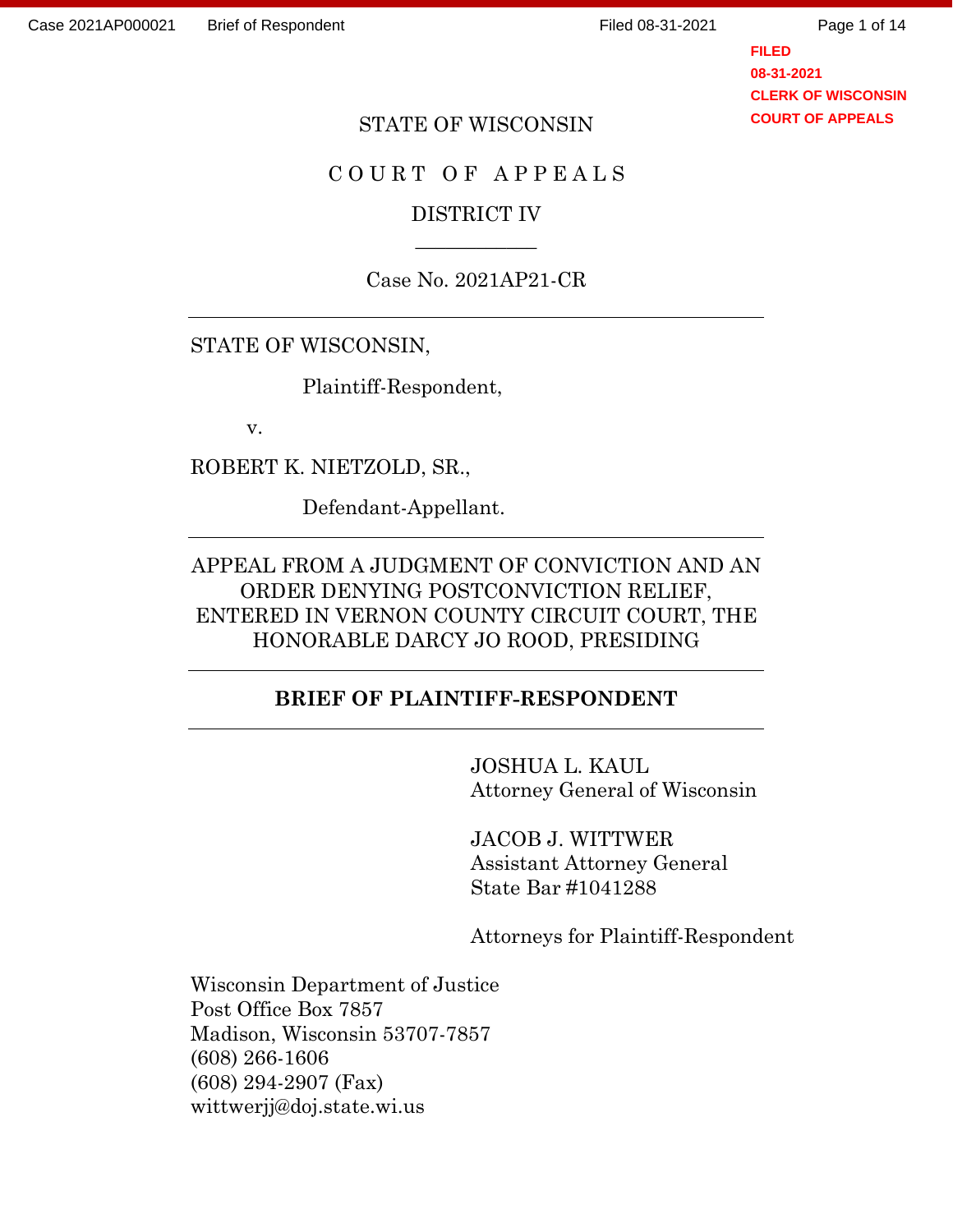# **TABLE OF CONTENTS**

| <b>PAGE</b>                                                                                                                                                                                                                      |
|----------------------------------------------------------------------------------------------------------------------------------------------------------------------------------------------------------------------------------|
|                                                                                                                                                                                                                                  |
| STATEMENT ON ORAL ARGUMENT                                                                                                                                                                                                       |
|                                                                                                                                                                                                                                  |
|                                                                                                                                                                                                                                  |
| Nietzold is not entitled to resentencing<br>because the State's breach of the plea<br>agreement did not deprive him of a<br>material and substantial benefit for which                                                           |
| $\mathsf{A}$ .                                                                                                                                                                                                                   |
| $\mathbf{B}$ .                                                                                                                                                                                                                   |
| $\mathcal{C}$ .<br>Nietzold was not deprived of the<br>benefit of the State<br>not<br>recommending a specific sentence<br>because the prosecutor withdrew the<br>mistaken recommendation and<br>clarified that the State was not |
|                                                                                                                                                                                                                                  |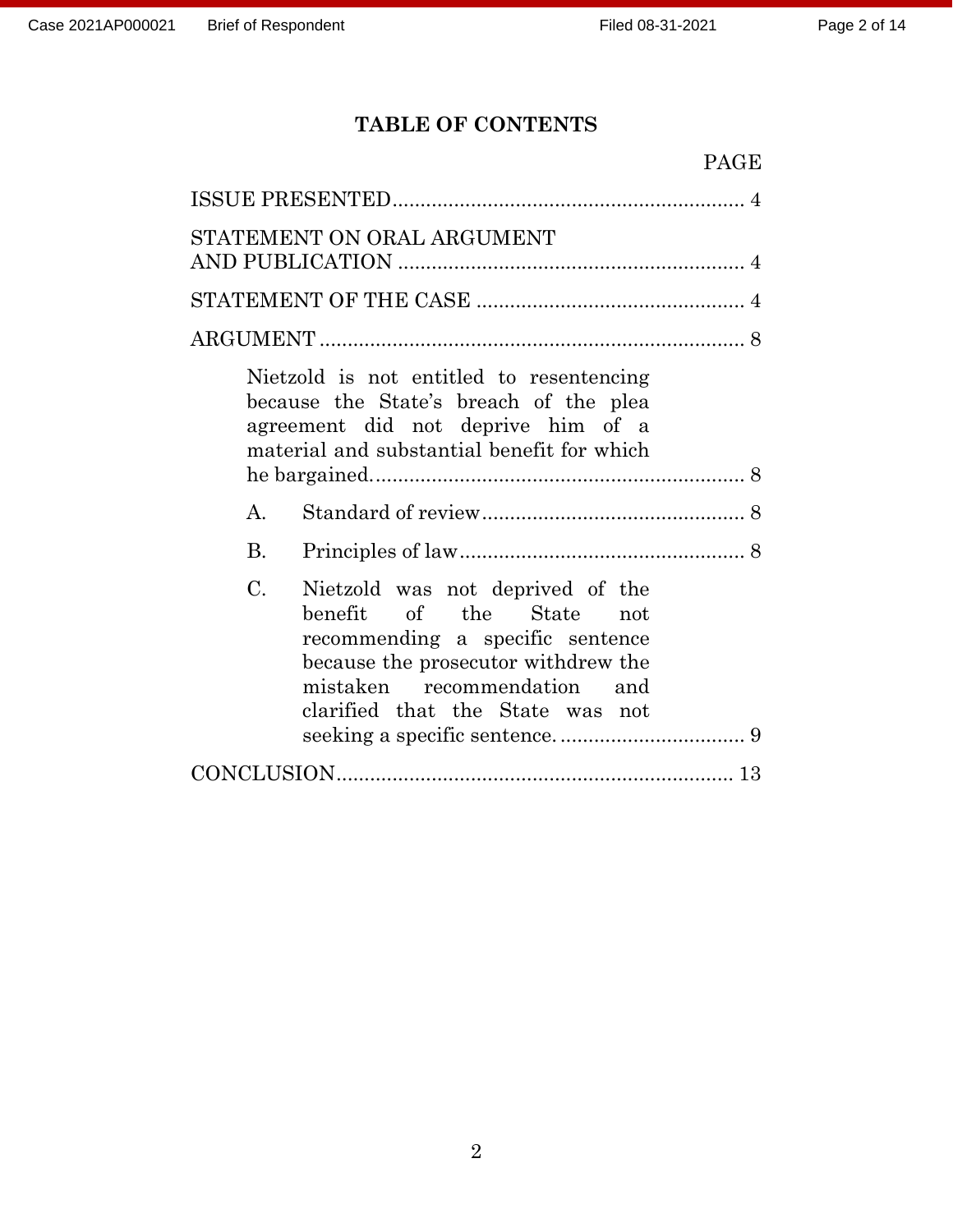# **TABLE OF AUTHORITIES**

# **Cases**

| State v. Bangert,                                                             |
|-------------------------------------------------------------------------------|
| <i>State v. Bowers,</i><br>2005 WI App 72, 280 Wis. 2d 534, 696 N.W.2d 255 10 |
| State v. Howard,<br>2001 WI App 137, 246 Wis. 2d 475, 630 N.W.2d 244 9        |
| State v. Marinez,<br>2011 WI 12, 331 Wis. 2d 568, 797 N.W.2d 399 11           |
| State v. Quarzenski,<br>2007 WI App 212, 305 Wis. 2d 525, 739 N.W.2d 844 8    |
| State v. Smith,<br>207 Wis. 2d 258, 558 N.W.2d 379 (1997)  8, 10, 11          |
| State v. Sprang,<br>2004 WI App 121, 274 Wis. 2d 784,                         |
| State v. Williams,                                                            |
| <b>Statutes</b>                                                               |
|                                                                               |
|                                                                               |
|                                                                               |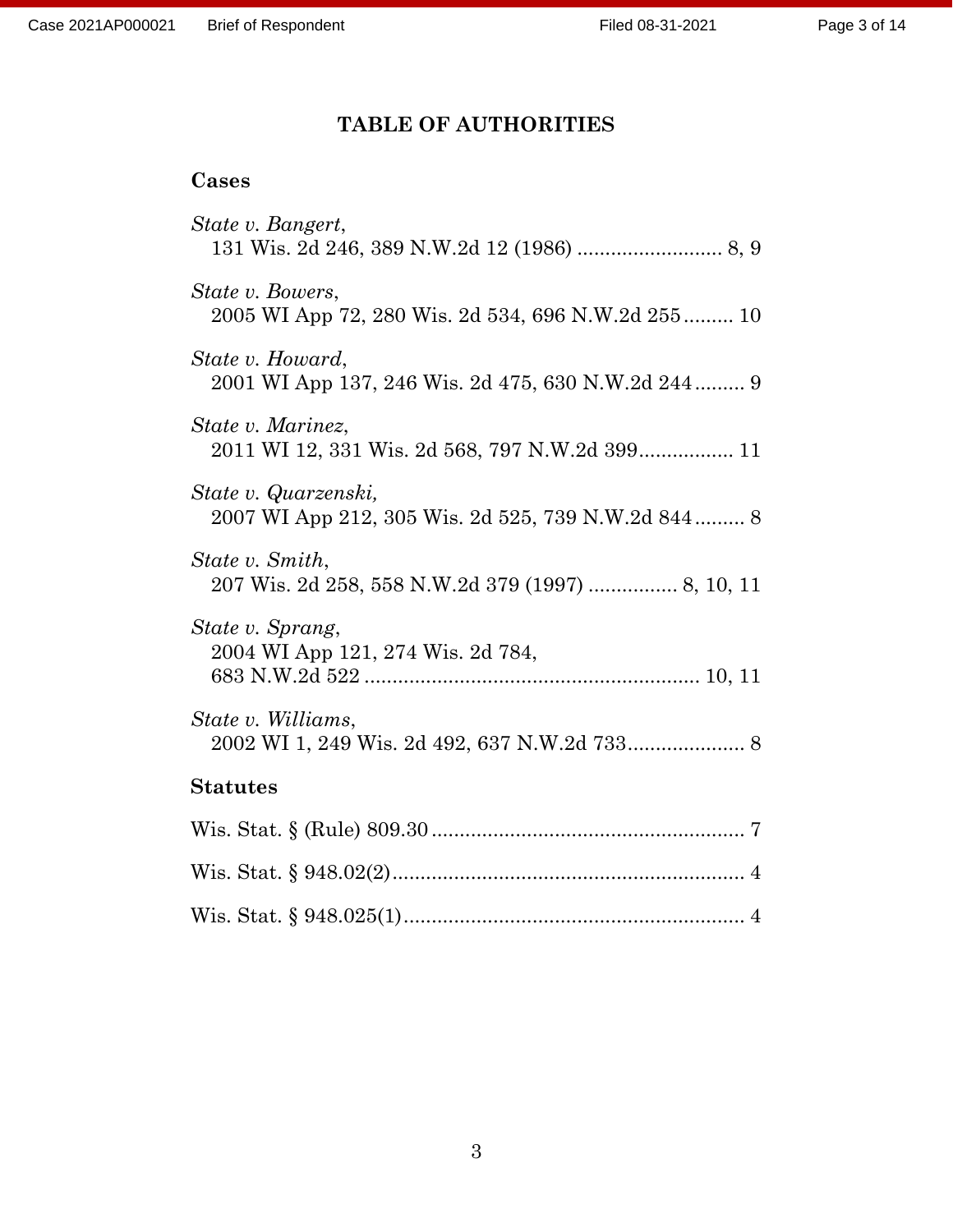#### **ISSUE PRESENTED**

A defendant is entitled to relief for a breach of the plea agreement when that breach deprives the defendant of a substantial and material benefit for which he or she has bargained. At Defendant-Appellant Robert K. Nietzold's sentencing hearing, the prosecutor mistakenly breached the plea agreement by recommending a specific term of confinement. But defense counsel objected to the breach, and the prosecutor, upon recognizing his mistake, withdrew the recommendation. The prosecutor then clarified that the State's position was not to recommend a specific sentence, and the court indicated that it understood.

Did the prosecutor's breach of the plea agreement deprive Nietzold of a substantial and material benefit of the agreement, entitling him to resentencing?

The circuit court answered no.

This Court should answer no.

# **STATEMENT ON ORAL ARGUMENT AND PUBLICATION**

The State requests neither oral argument nor publication. The briefs adequately present the issue, and it can be resolved by application of well-settled law to the facts.

## **STATEMENT OF THE CASE**

In 2018, Robert Nietzold's adult daughter reported to police that Nietzold sexually assaulted her on an on-going basis when she was a child. (R. 2:2–4.) Nietzold confessed to the assaults, and he was charged with five counts of sexual assault of a child under the age of 16, contrary to Wis. Stat. § 948.02(2). (R. 2:1–4.)

Pursuant to a plea agreement, Nietzold pleaded no contest to one count of repeated sexual abuse of a child, contrary to Wis. Stat. § 948.025(1), charged in an amended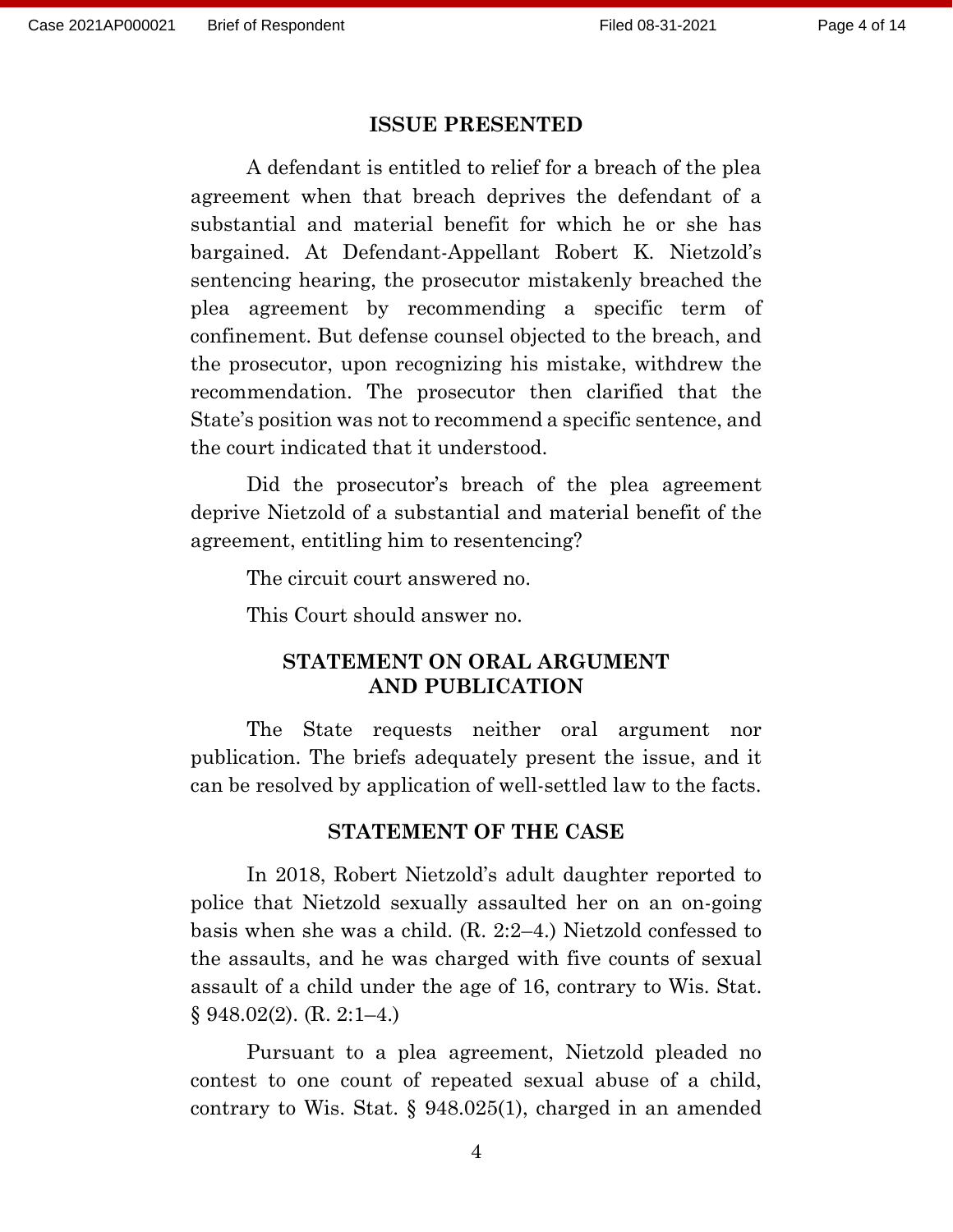information. (R. 16:1; 17:1–2.) The court accepted the plea at a hearing and found Nietzold guilty, and the case proceeded to sentencing.  $(R. 55:8-10)$ 

The plea agreement called for the State to ask for a prison sentence without recommending a specific term of imprisonment. (R. 17:2; 55:3.) But at the June 2019 sentencing hearing, the prosecutor recommended a specific term of imprisonment. The prosecutor noted the presentence investigator's recommendation—12 years of initial confinement and 10 years of extended supervision—and the maximum term of imprisonment provided by statute, 25 years of initial confinement and 15 years of extended supervision. (R. 54:15–16.) The prosecutor then concluded his remarks by asking the court to impose a sentence of 12 years of initial confinement and 15 years of extended supervision:

Judge, the only thing I would ask the Court to consider would be 15 years is the maximum time of extended supervision. Maybe keep Mr. Nietzold on extended supervision for a 15-year period rather than the ten that's being requested.

So I guess that's what I would ask that the Court consider, is a 27-year sentence with 12 years of initial confinement and 15 years of extended supervision. That would be a—depending upon potentially early discharge from prison at some point, that would be about 25 years out that he would be under some formal either incarceration or supervision, which I think just makes some sense in regard to the heinous nature of these crimes. And so that's what I would ask the Court to consider in regards to the sentence.

Thank you.

#### (R. 54:16–17.)

Defense counsel then addressed the court and immediately noted that the prosecutor's request of a specific term of imprisonment violated the plea agreement: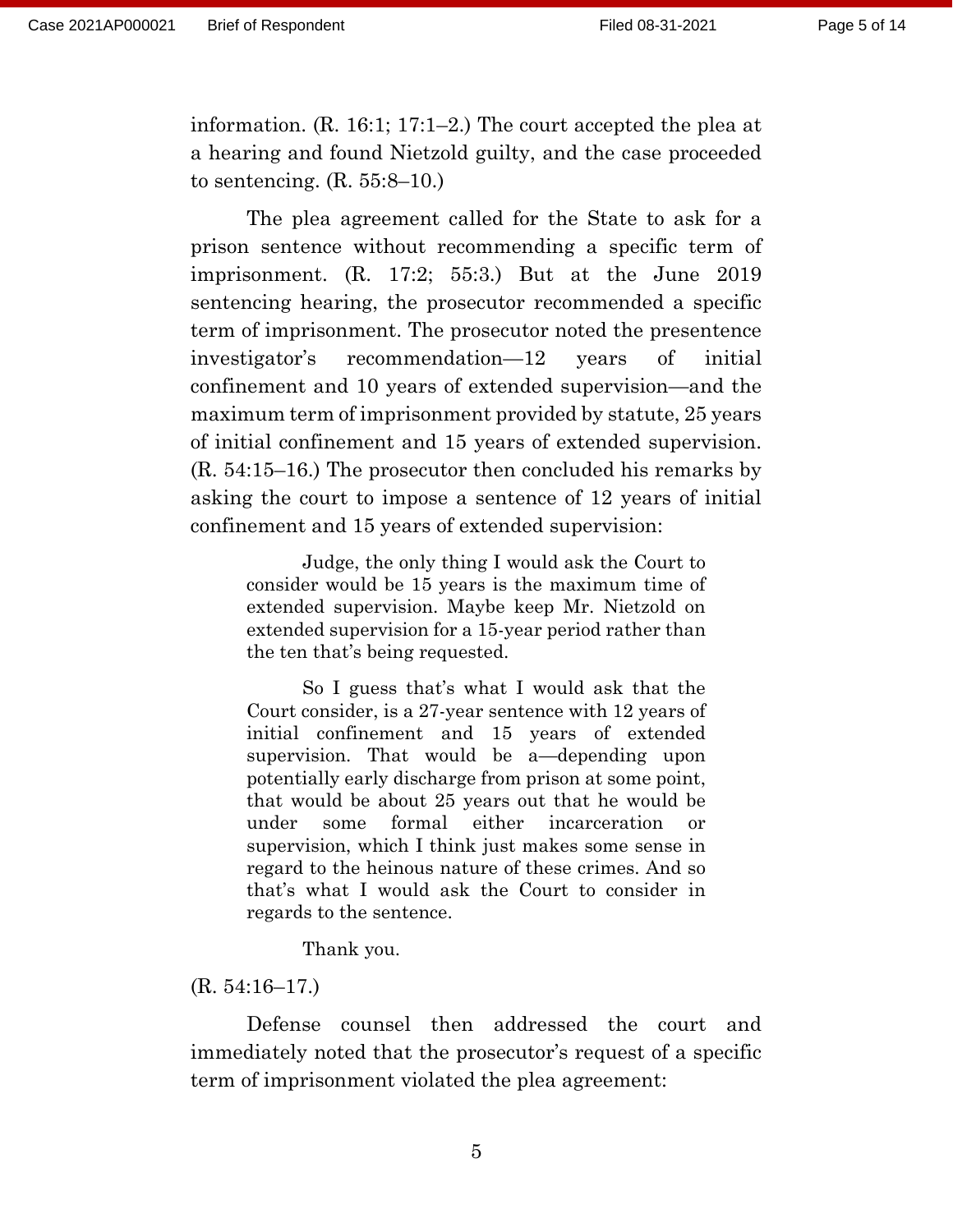Thank you, Your Honor.

First of all, going to point out as part of our plea agreement that the State was not going to make any recommendation with respect to any period of time. And that seems to just happen. He was certainly going to recommend prison. I knew that. He knew that. But he was not to make any specific recommendation.

(R. 54:17.)

The prosecutor interjected to admit his mistake and withdraw the recommendation in the following exchange:

[PROSECUTOR]: And, Judge, now that—I wish [defense counsel] would have mentioned that. And that's an accurate statement [that the State was not to recommend a specific prison term], Judge. So—

THE COURT: So you'll make no recommendation separate from that of the PSI.

[PROSECUTOR]: Well, not even that. Just a prison sentence.

THE COURT: Okay. All right.

(R. 54:17–18.)

In passing sentence, the court remarked that "the state" recommended 12 years of initial confinement. (R. 54:37.) The prosecutor then interrupted to remind the Judge "I didn't make a recommendation," and the court clarified, "I meant DOC by the state, not you." (R. 54:37.) The court added: "Department of Corrections. Thank you for clarifying that. I would not want the record to state that, because I did not listen to what you were saying, essentially [you] were echoing what the PSI said." (R. 54:37.) The prosecutor then reiterated his promise not to recommend a specific term of imprisonment, and the Court said it understood:

THE COURT: Other than asking for a longer extended supervision, but you didn't ask for any more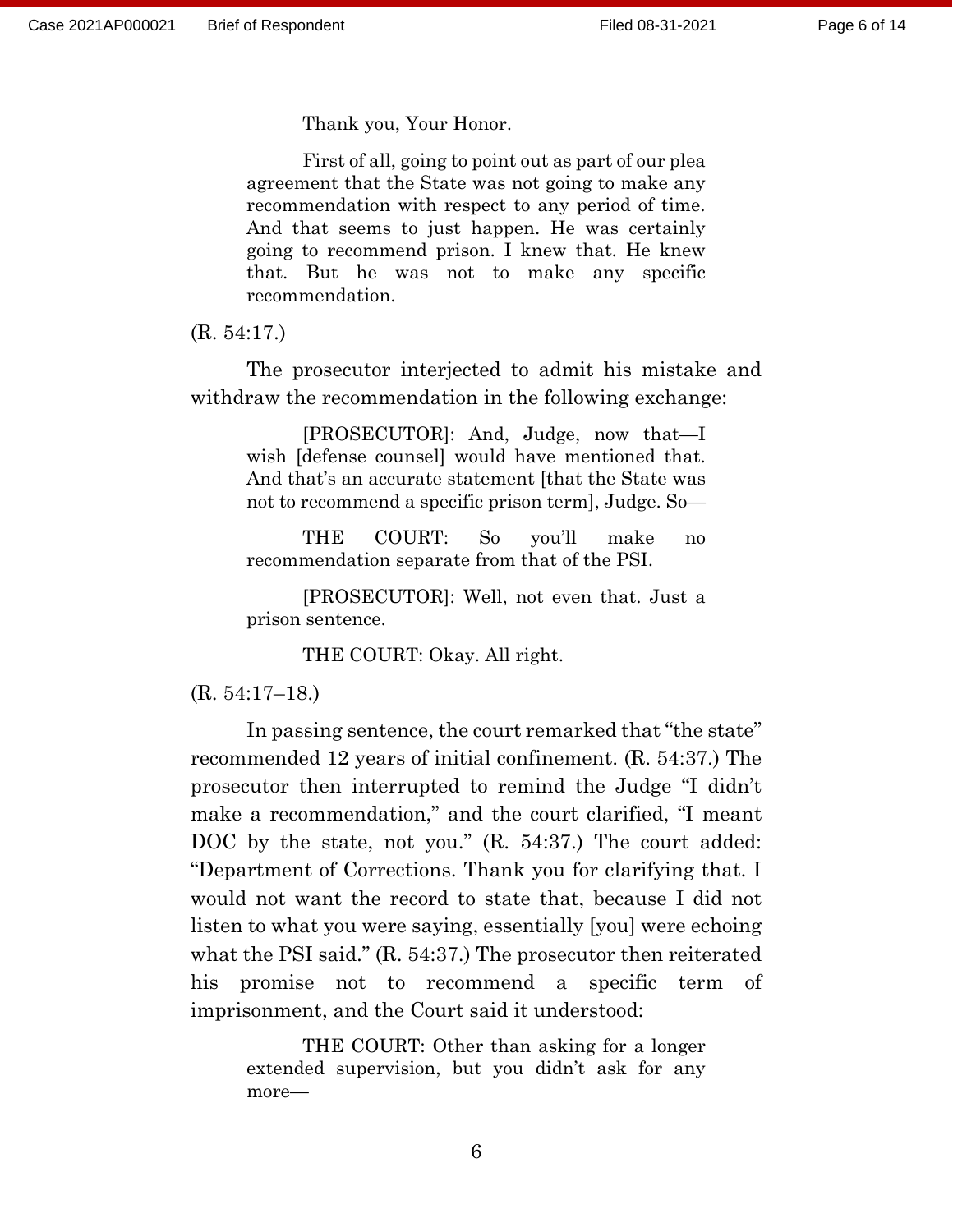[THE PROSECUTOR]: Right, but, Judge—

THE COURT: —confinement—

[THE PROSECUTOR:] The negotiation—

THE COURT: I understand.

[THE PROSECUTOR]: I was not to make any recommendation.

THE COURT: And you withdrew your recommendation.

[THE PROSECUTOR]: Yeah.

THE COURT: I get that. I'm just saying it was DOC. It was DOC that made this recommendation.

[THE PROSECUTOR]: Right.

(R. 54:37–38.)

The court subsequently imposed a sentence of 25 years of imprisonment, consisting of 15 years of confinement and 10 years of extended supervision. (R. 54:38–39.) The court explained that it arrived at 15 years of confinement to punish Nietzold for each of the 15 years in which he sexually assaulted the victim.<sup>1</sup> (R. 54:38–39.)

In December 2020, Nietzold, by counsel, filed a Wis. Stat. § (Rule) 809.30 motion requesting resentencing before another court for the State's breach of the plea agreement. (R. 37:1.) The circuit court summarily denied the motion without an evidentiary hearing in a hand-written order issued December 10, 2020, and a printed, one-sentence order issued February 8, 2021. (R. 39:1; 45:1.)

Nietzold appeals.

<sup>1</sup> The victim told law enforcement that Nietzold's assaults began when she was 4 years old and continued until she was 18. (R. 2:2–3.)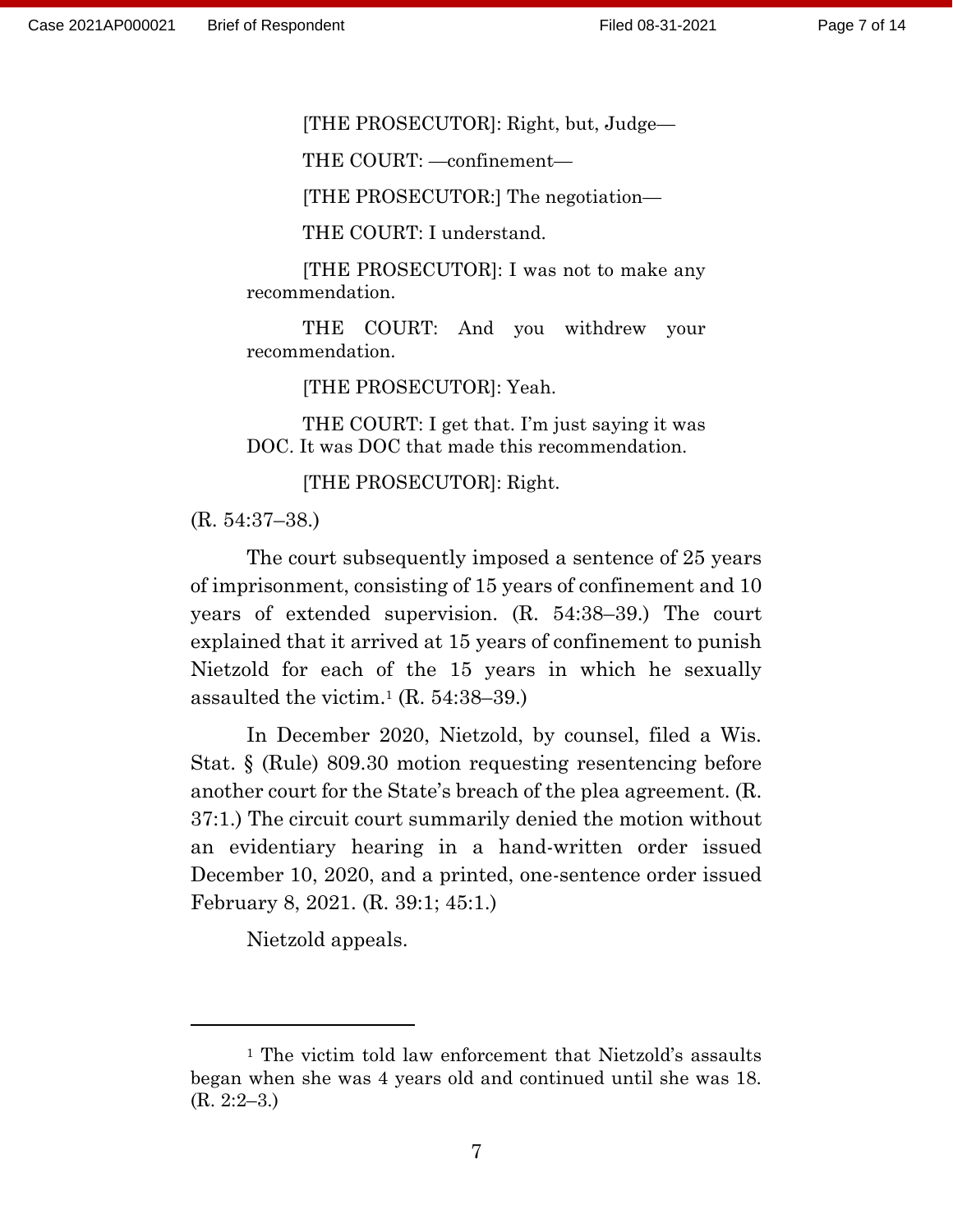#### **ARGUMENT**

**Nietzold is not entitled to resentencing because the State's breach of the plea agreement did not deprive him of a material and substantial benefit for which he bargained.** 

## **A. Standard of review**

A breach of plea claim is reviewed under a mixed standard of review. *State v. Williams*, 2002 WI 1, ¶ 20, 249 Wis. 2d 492, 637 N.W.2d 733. The circuit court's findings of historical fact relevant to the claim are reviewed under the clearly erroneous standard of review. *Id.* Whether the State breached the agreement, and, if so, whether the breach deprived the defendant of a material or substantial benefit for which he or she has bargained, are questions of law that are reviewed *de novo*. *See id.*; *State v. Quarzenski*, 2007 WI App 212, ¶ 19, 305 Wis. 2d 525, 739 N.W.2d 844.

#### **B. Principles of law**

"A criminal defendant has a constitutional right to the enforcement of a negotiated plea agreement." *State v. Smith*, 207 Wis. 2d 258, 271, 558 N.W.2d 379 (1997). "[O]nce an accused agrees to plead guilty in reliance upon a prosecutor's promise to perform a future act, the accused's due process rights demand fulfillment of the bargain." *Williams*, 249 Wis. 2d 492, ¶ 37.

A plea agreement is breached when the prosecutor does not make the negotiated sentencing recommendation. *Smith*, 207 Wis. 2d at 271. But to be actionable "[a] breach must not merely be technical." *State v. Bangert*, 131 Wis. 2d 246, 290, 389 N.W.2d 12 (1986). "[R]ather, [it] must deprive the [defendant] of a substantial and material benefit for which he [or she] bargained." *Id.* If the breach is material and substantial, a defendant may be entitled to resentencing or plea withdrawal, as the sentencing court, in its discretion,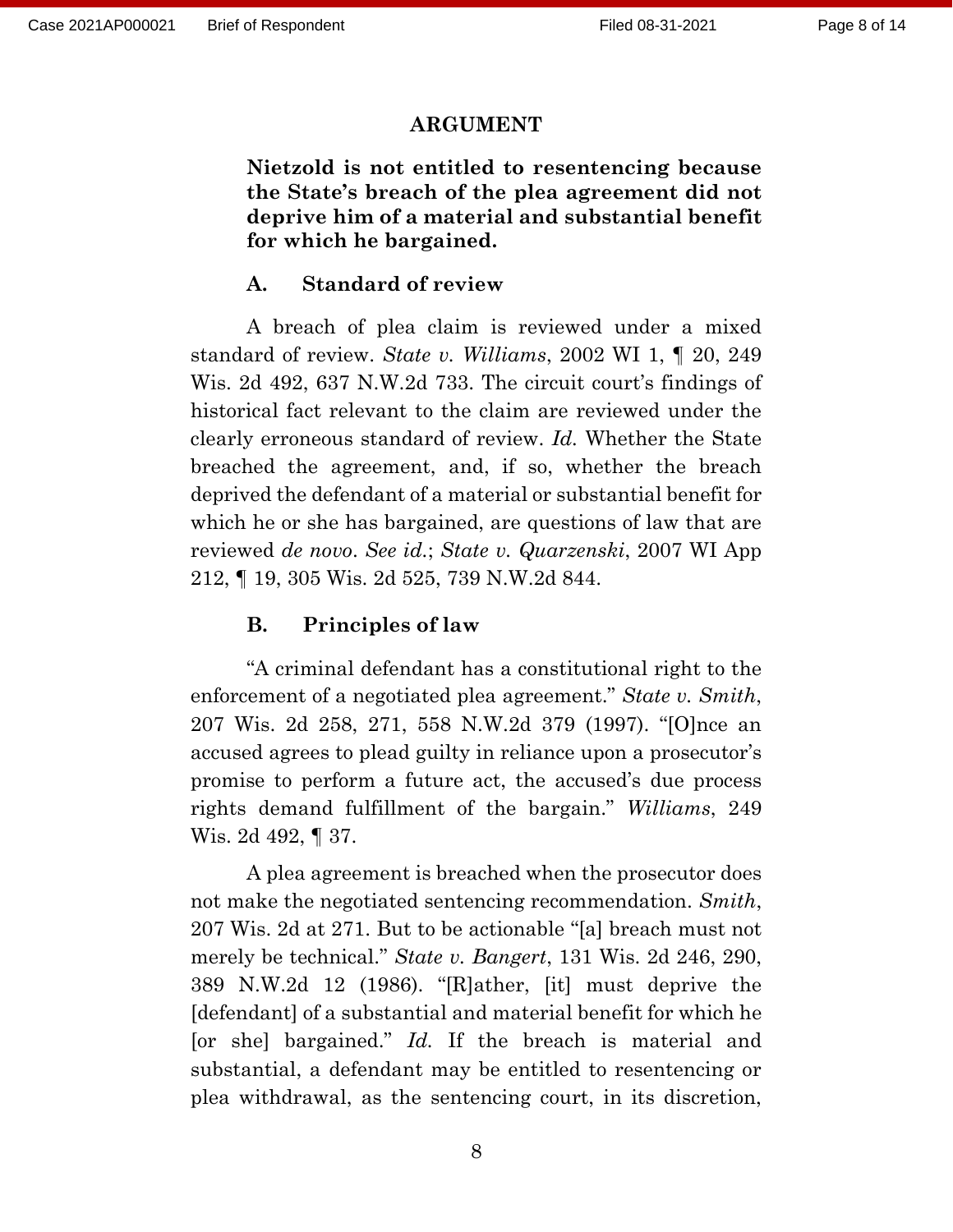deems appropriate. *See State v. Howard*, 2001 WI App 137, ¶¶ 36–37, 246 Wis. 2d 475, 630 N.W.2d 244.

**C. Nietzold was not deprived of the benefit of the State not recommending a specific sentence because the prosecutor withdrew the mistaken recommendation and clarified that the State was not seeking a specific sentence.** 

Nietzold seeks resentencing before a different judge because the prosecutor breached the terms of the plea agreement by recommending a specific sentence. (Nietzold's Br. 8–13, 15.) Though the prosecutor breached the agreement, Nietzold is not entitled to relief because he fails to show that he was actually deprived of the benefit of this term of the agreement. *See Bangert*, 131 Wis. 2d at 290.

Nietzold still received the benefit of the State's promise to make no specific sentencing recommendation because, upon defense counsel's objection to the prosecutor's erroneous recommendation, the prosecutor promptly withdrew the recommendation and asserted that the State's position was to make no specific recommendation. (R. 54:17–18.) The prosecutor admitted that defense counsel's objection that the State was not to make a specific sentencing recommendation was "accurate" and told the court that the agreement permitted him to request imprisonment without recommending a specific term. (R. 54:17–18.) The prosecutor thus made clear that, despite his apparent mental lapse, the State's actual position was consistent with the plea agreement: Prison without the recommendation of a specific term of imprisonment. Thus, the State ultimately kept its promise to Nietzold by withdrawing the mistaken recommendation and asserting the agreed upon term of no specific sentencing recommendation.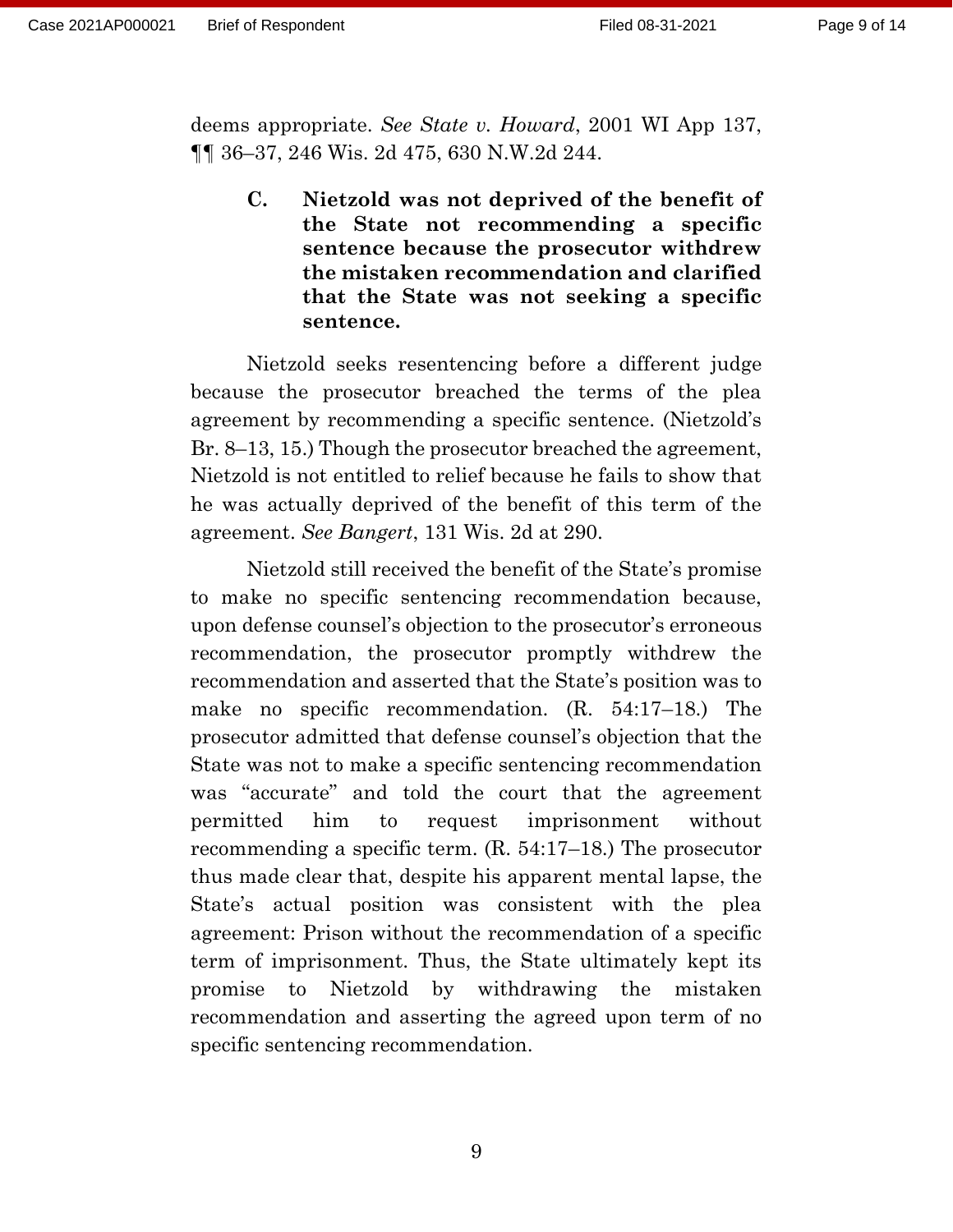Later, the prosecutor even sought to ensure that the court did not rely on the withdrawn recommendation in passing sentence. (R. 54:37–38.) When the court mentioned the sentencing recommendation of "the state," the prosecutor interrupted to remind the court that he was not recommending any specific term of imprisonment. (R. 54:37.) The court clarified that, by "the state," it meant the Department of Corrections, not the district attorney's office, but thanked the prosecutor for the reminder. (R. 54:37.)

The court did not rely on the erroneous recommendation, imposing a sentence that was different than the erroneous recommendation—15 years of initial confinement and 10 years of supervision. (R. 54:38–39.) The rationale for this sentence was original to the court: one year of confinement for each year in which Nietzold abused the victim, from age 4 to age 18. (R. 54:38–39.)

Granted, a defendant need not prove reliance by the court to prevail on a claim that the prosecutor breached the plea agreement by recommending a specific term of imprisonment. *See State v. Bowers*, 2005 WI App 72, ¶ 8, 280 Wis. 2d 534, 696 N.W.2d 255. No, Nietzold's claim fails because he cannot show that he was deprived of the benefit of the State's pledge not to recommend a specific sentence where his attorney objected to the erroneous recommendation, and the prosecutor withdrew it and clarified that the State's position was to request prison without seeking a specific prison term. But it is worth noting that the sentence imposed indicates that the court set aside the prosecutor's erroneous, withdrawn recommendation and charted its own course in sentencing Nietzold.

Nietzold relies primarily on *Smith* and *State v. Sprang*, 2004 WI App 121, 274 Wis. 2d 784, 683 N.W.2d 522, but these cases are distinguishable. In *Smith*, 207 Wis. 2d at 272–73, 282, the supreme court held that the defendant was entitled to resentencing where the prosecutor breached the plea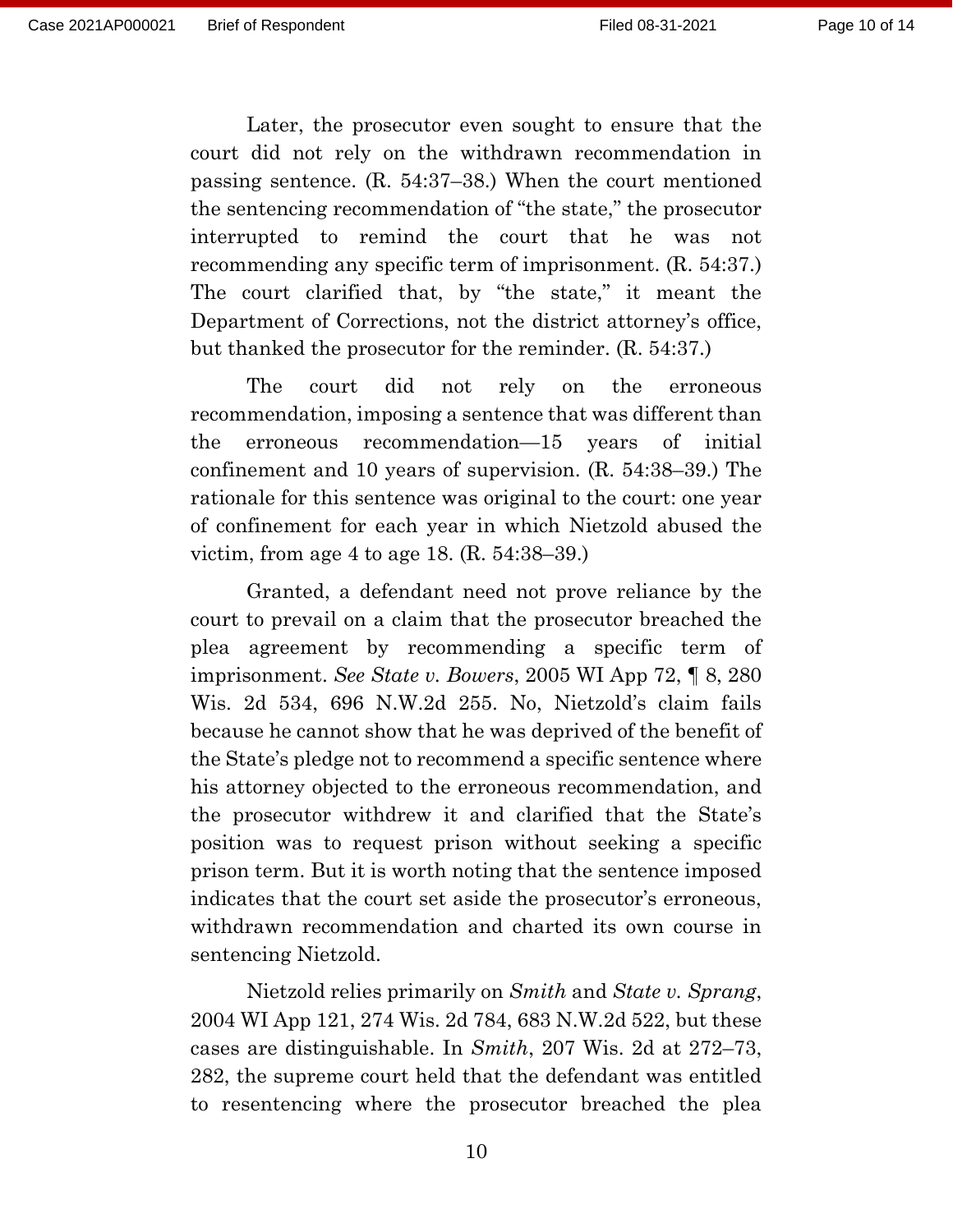agreement by making a specific sentencing recommendation. But there, Smith's attorney never objected to the prosecutor's breach, and the prosecutor did not withdraw his recommendation and assert the position on sentence outlined in the plea agreement. *Smith*, 207 Wis. 2d at 272–73. As a result, Smith, unlike Nietzold, was actually denied the benefit of the State's promise not to recommend a specific sentence.

In *Sprang*, 274 Wis. 2d 784, ¶¶ 4, 7–11, the plea agreement called for the State to recommend probation, but the prosecutor made comments that undermined this position at sentencing. Like Smith's attorney, counsel for Sprang did not object to the prosecutor's violation of the agreement; he merely observed that the prosecutor's comments "might be considered a violation of the plea agreement." *Sprang*, 274 Wis. 2d 784, ¶ 11. As in *Smith*, the prosecutor did not withdraw the recommendation and assert the sentencing position the State had committed to in the plea agreement. By contrast, Nietzold's attorney did make a clear objection and, most importantly, the prosecutor withdrew the erroneous sentencing recommendation and brought his position into alignment with the terms of the plea agreement. As a result, Nietzold received the benefit of the State's promise not to recommend a specific term of imprisonment.

Finally, Nietzold argues that the prosecutor's withdrawal of the erroneous recommendation was "too little, too late," the bell was rung, and "[t]he damage was done" once the prosecutor uttered the recommendation. (Nietzold's Br. 13.) The State believes this gives sentencing courts far too little credit. At trial, when a witness gives inadmissible testimony, the problem may be remedied by the court instructing the jury to ignore the testimony. If the evidence is potentially prejudicial, the court may also issue a cautionary instruction before jury deliberations, and courts presume juries follow these instructions. *See State v. Marinez*, 2011 WI 12, ¶ 41, 331 Wis. 2d 568, 797 N.W.2d 399.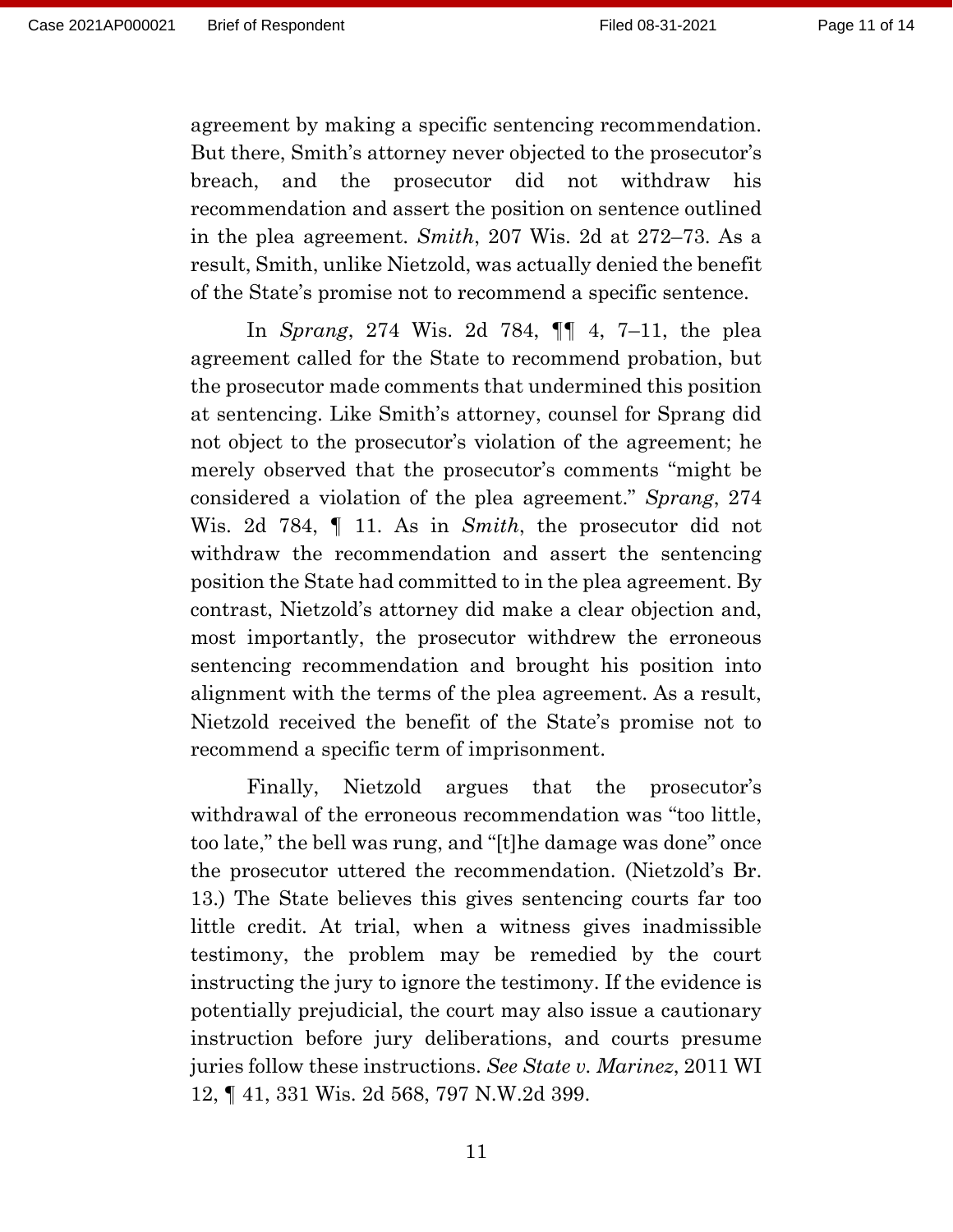Likewise, judges should be trusted to set aside information mistakenly provided at sentencing that may not be considered. Here, the transcript indicates that the sentencing court was able to focus on proper considerations, not on the prosecutor's withdrawn recommendation. (R. 54:37–39.) Where the prosecutor withdrew the mistaken recommendation, and asserted the State's sentencing position contained in the plea agreement, Nietzold cannot show that he was deprived of a material and substantial benefit of the plea agreement.<sup>2</sup>

For these reasons, Nietzold is not entitled to resentencing on his breach-of-plea-agreement claim.

<sup>2</sup> Because the State believes that counsel's objection to the prosecutor's mistaken breach of the agreement was timely and adequate, it does not address further Nietzold's alternative ineffective assistance of counsel argument. (Nietzold's Br. 13–14.)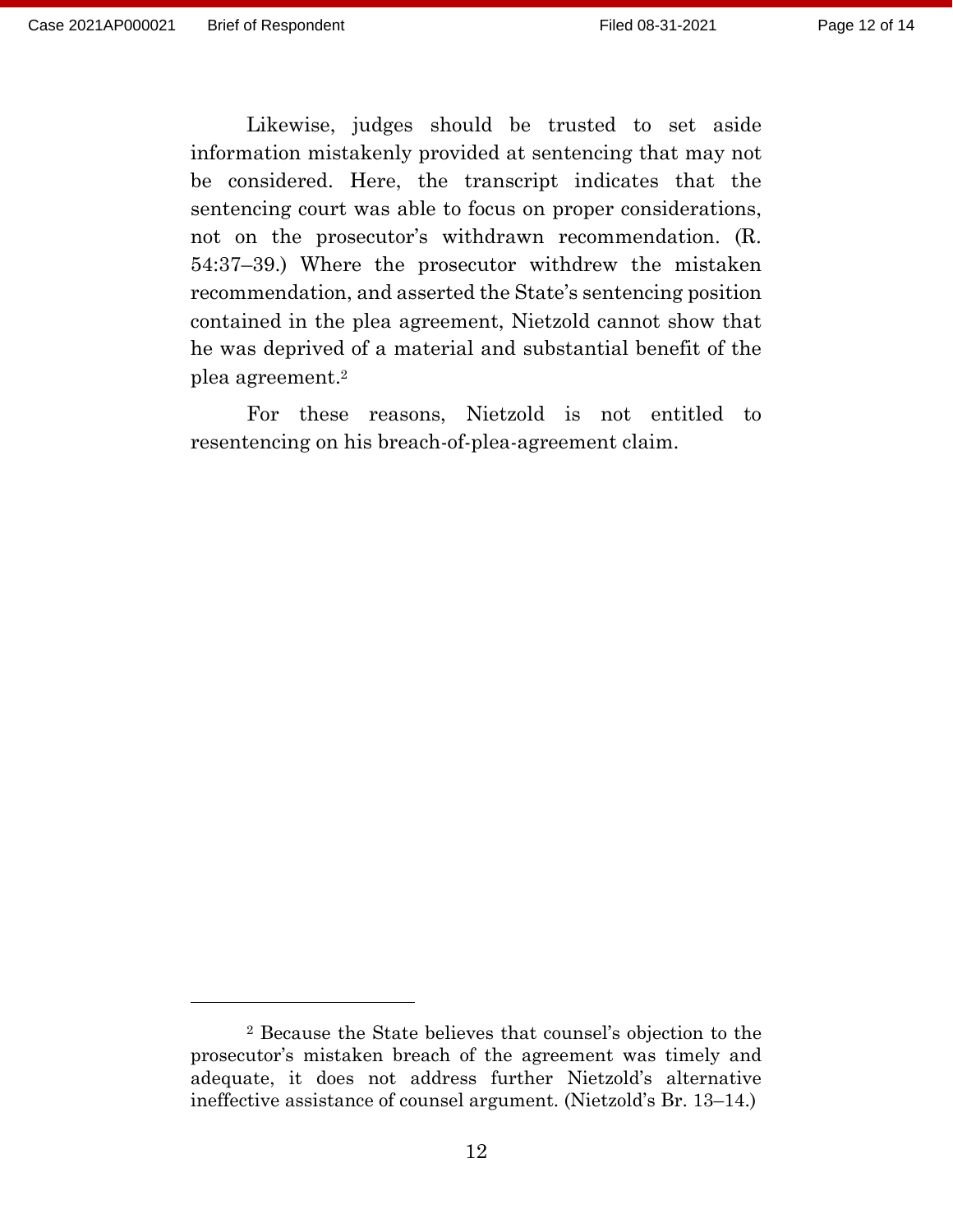## **CONCLUSION**

The order denying resentencing should be affirmed.

Dated this 31st day of August 2021.

Respectfully submitted,

JOSHUA L. KAUL Attorney General of Wisconsin

Electronically signed by:

Jacob J. Wittwer JACOB J. WITTWER Assistant Attorney General State Bar #1041288

Attorneys for Plaintiff-Respondent

Wisconsin Department of Justice Post Office Box 7857 Madison, Wisconsin 53707-7857 (608) 266-1606 (608) 294-2907 (Fax) wittwerjj@doj.state.wi.us